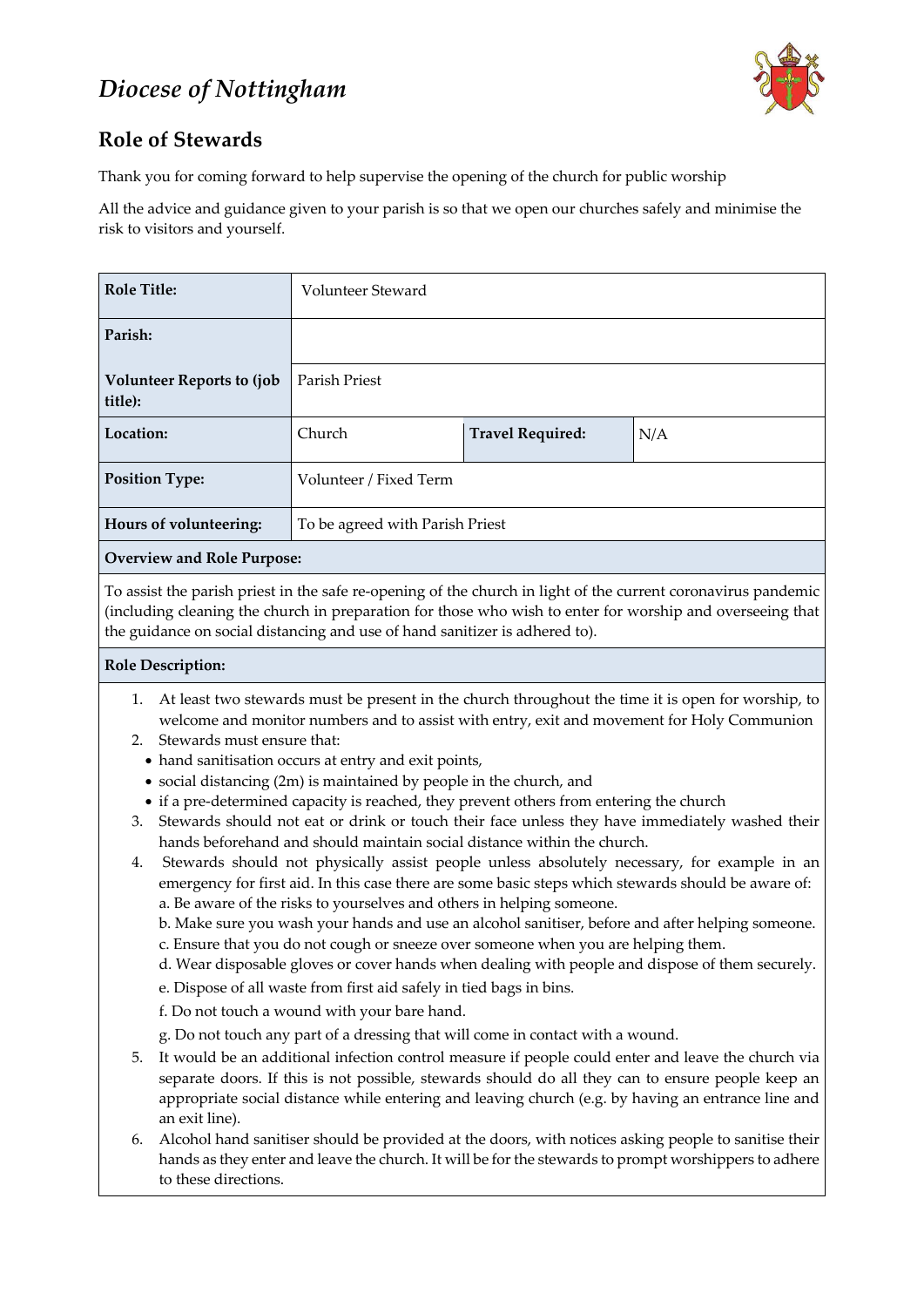# *Diocese of Nottingham*



- 7. Places where people can sit should be two metres apart from one another in all directions. Benches should be blocked off, or seats rearranged, to facilitate this social distancing. People who are part of the same household can sit together but those not from the same household should maintain social distancing while in church. It will be for stewards to direct worshippers to an appropriate space in the church.
- 8. Toilet facilities in churches should be made available, but managed through a 'one-in-one-out' system if necessary. Cloth towels should **not** be used.
- 9. Only printed materials intended to be taken away from the church by the user can be made available. Stewards can direct people to these materials but are not to touch them to pass to a worshipper.
- 10. Physical veneration of relics or objects such as statues, crucifixes and shrines is not permitted. Stewards will be expected to prompt worshippers of this, by directing them to the signage.
- 11. There should be no holy water in church stoups. Stewards are expected to check this before the opening of the church.
- 12. Care should be exercised when lighting candles on votive stands using existing candles as a source of ignition, not lighters, matches or tapers. For electric candle stands, stewards are expected to clean the row of buttons frequently.
- 13. Stewards are expected to clean any high touch points such as sanitiser dispensers, door handles, grab rails, handrails or similar at least once an hour, with disposable cloths and disinfectant.
- 14. Stewards are expected to count the number of people attending the church and passing the information to the parish priest. It is not advisable for any person under 16 years to enter the church building without being accompanied by an adult. Stewards should check people arriving against the list provided by the booking system. If someone arrives who has not pre-booked, they must be asked to wait outside until it is clear that there is a space and the steward must add their name and contact details to the list of those who have booked and arrived. This is to aid the national track and trace system.
- 15. Stewards are expected to report any concerns to the parish priest. Any safeguarding or welfare concerns about individual worshippers should be reported to the safeguarding office on **07825 648310.** Stewards are asked to have this number stored in their phone**.** Alternatively, stewards will be expected to direct individuals to the Diocesan Safeguarding Posters, should anybody wish to contact the office directly. If a worshipper needs immediate assistance, stewards should contact the relevant emergency service.At least one steward is expected to have access to a mobile phone in case of emergency.

Please at all times be welcoming to visitors; smile! Tell people how good it is to see them again ….. Create a prayerful atmosphere in church by taking time to pray yourself (without neglecting your stewarding duties) and by keeping conversations quiet to allow people to enjoy the peace and quiet.

#### **Cleaning**

The church must be cleaned fully at least once a day, using appropriate cleaning products and paying particular attention to touch points (door handles, collection boxes etc). Stewards may be expected to clean these areas of the church at the end of Mass, parishes will confirm. Cleaning an area with normal household disinfectant or detergent (including on pews) will reduce the risk of passing the infection on to other people.

Those doing this work must wear disposable or washing-up gloves and aprons for cleaning. How these are disposed of or cleaned is important.

The cleaning method for surfaces and touchpoints should be by using a disposable cloth or disposable paper tissues; first clean hard surfaces with detergent and water or detergent spray; **not**  polish spray on its own.